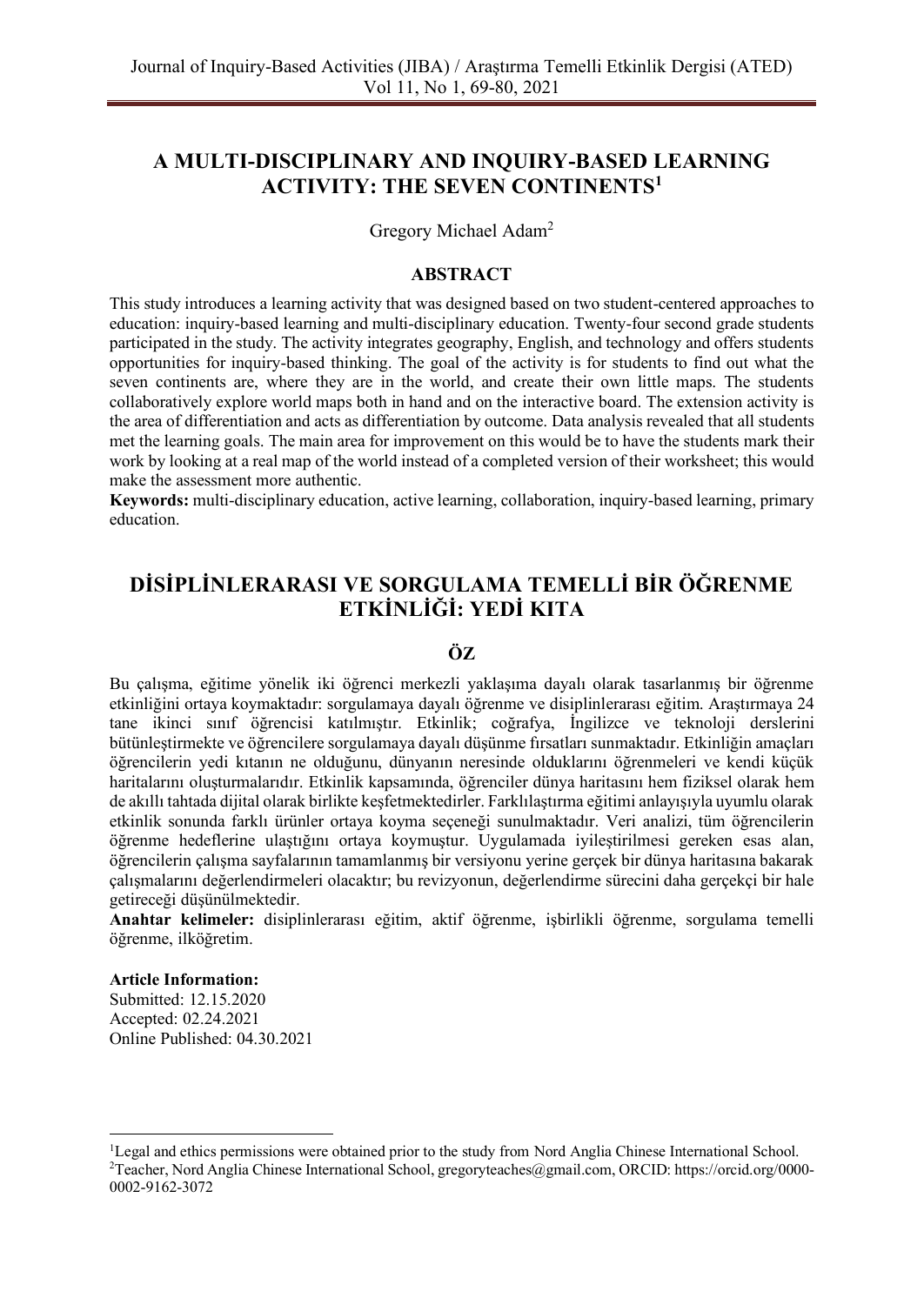## **INTRODUCTION**

There is a multiplicity of approaches to education. One approach that has taken over in international and bilingual schools is inquirybased learning, an example of where this can be seen in International Baccalaureate schools (Coppersmith & Song, 2017). This is fundamentally a student-centered instructional method that encourages students to ask questions and search for answers. A related pedagogical approach is multi-disciplinary education that focuses on integration of different disciplines (Fogarty & Pete, 2009). These approaches take the teacher away from the front of the classroom with students learning passively. Discovering the information and finding the answers becomes a student-led inquisitive process. Reviewing this process along a range of activities remains important to ensure activity validity and solidify the theory of inquiry.

The purpose of this article is to review an activity used within a Multi-Disciplinary Learning lesson and back up or refute the inquiry-based approach with primary learners. This took place in a private bilingual school in China. This article breaks down the activity and provides some suggestions for teachers who use it in the future. It also provides evidence that the inquiry process works and that student-centered learning is a viable means of educating.

The activity gets the students to use authentic and digital materials to find out what the seven continents are and where they are in the world. They find the information out through inquiry and demonstrate learning by creating their own maps.

#### **Inquiry-Based Learning**

There are four well-known types of inquirybased learning: Structured Inquiry, Guided Inquiry, Open Inquiry, and Learning Cycle (Colburn, 2000). Structured Inquiry is where the students are given a step-by-step route to investigating and answering a question, they are not provided with the answers though. Guided Inquiry is where the teacher provides the materials and the problem; the students are required to find their own strategy to solve the problem. Open Inquiry is almost the same as Guided Inquiry but the students formulate their own question. Finally, Learning Cycle is where the students follow a Guided Inquiry process and then the teacher discusses their findings; concepts are introduced after their inquiry. After this, they continue the inquiry process by applying their findings in new contexts.

Inquiry-based learning enables students to learn through exploration. This has been correlated with increased student engagement (Smallhorn et al., 2015). Increased student engagement has been correlated with decreased occurrences of misbehavior (Covell et al., 2009). Abdi (2014) found that 40 fifth grade students who were instructed using an inquiry-based approach across two classes outperformed their peers who were not. This finding supports the effectiveness of the inquiry-based method. There are conflicting findings as well: "…high frequency of inquiry activities was negatively related to achievement." (Teig et al., p. 3). Overall, this correlated with the idea that a mixture of approaches is a logical approach to educating (Colburn, 2000).

The activity that is introduced in this paper follows the inquiry-based approach by having the students collaboratively explore both physical and digital maps (Sotáková et al., 2020). The activity is an example of Guided Inquiry. This means that the students are given a problem to solve and the materials to do so (Colburn, 2000). The activity itself is geared towards a concrete observable concept, what the seven continents are and where they are in the world. Furthermore, through exploring the maps, the students can directly answer the question: "What are the seven continents and where are they in the world?" These two points follow the best practice as advised by the science education research community: "Orienting activities toward concrete observable concepts... centering activities around questions that students can answer directly via investigation" (Colburn, 2000, p. 43). Inquiry can be used in a wide range of disciplines; the activity in consideration here is from the concept known as Multi-Disciplinary Learning.

## **Multi-Disciplinary Learning (MDL)**

MDL is an educational approach that integrates subjects and teaches them within a theme. Thematic learning as an approach has been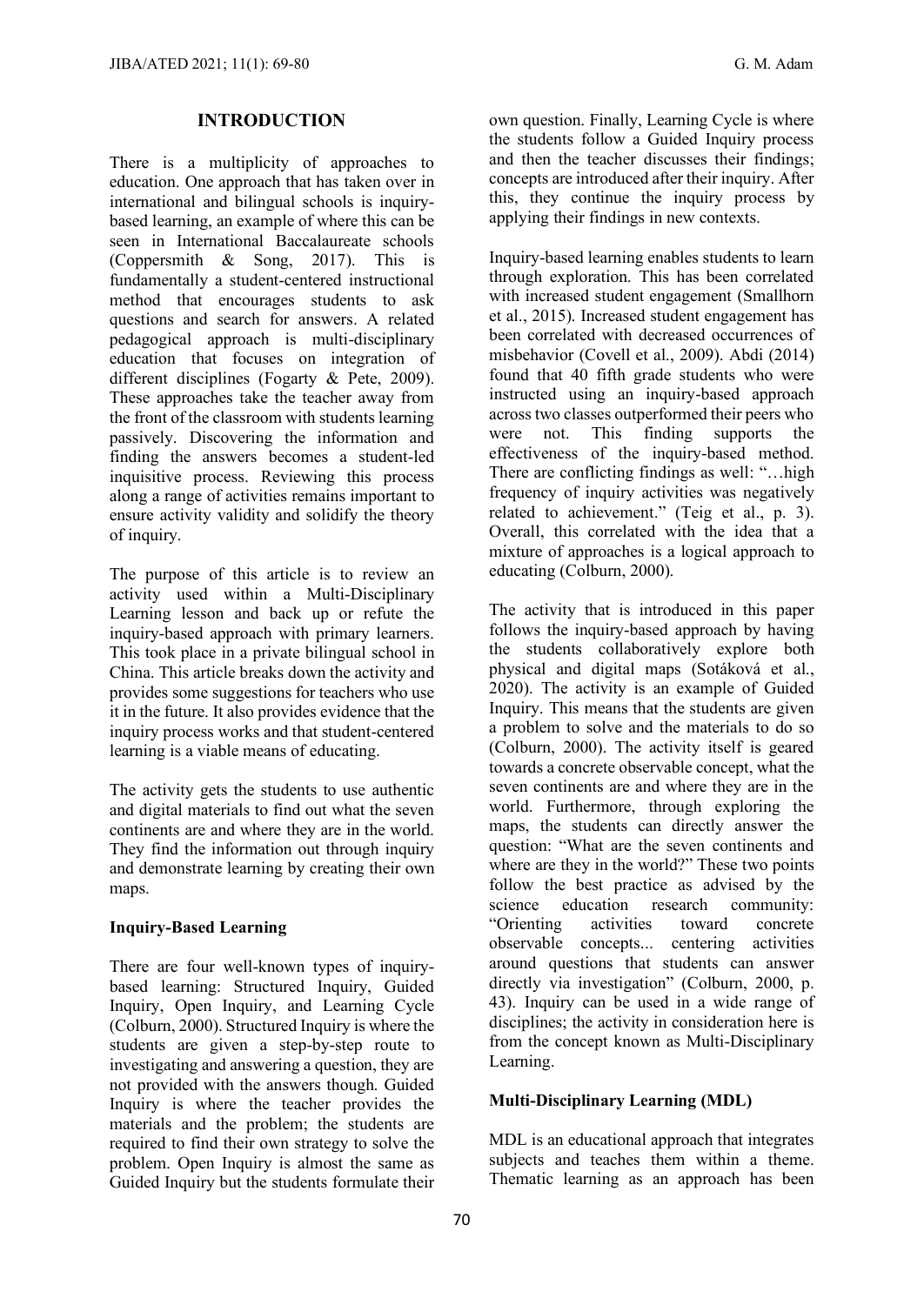shown to be more effective than a conventional approach (Nurlaela et al., 2018). However, for this approach to be integrated with a school's educational system, three key factors must be well managed: "teacher and administration commitment to the integration approach, innovation and effort in curriculum re-design, administration and teachers' coordination of integration plan." (Wicklein & Schell, 1995, p. 70).

Another important aspect of making MDL work is subject integration. This needs to be done carefully and logically, simply including subjects beyond what works effectively is an ineffective practice. It can lead to confusion in the lesson and learning goals can become diluted. On the other hand, if the learning goals integrate well, they support each other resulting in robust student learning (Fogarty & Pete, 2009). An example of a logical integration would be integrating Grammar (how to use full stops), History (when the Mayans lived and what things they invented) and Technology (writing short sentences on a laptop or iPad).

## **Collaboration**

Working collaboratively reaps a multiplicity of benefits for students. Some key benefits are increased engagement, the building of social skills, development of communication, increased peer to peer learning, and the enhancing of critical thinking skills (Gokhale, 1995).

The seven continents activity incorporates group work and collaboration repeatedly. The students start by exploring materials in groups. When the students are doing the individual task, they are still able to communicate and collaborate. The table set up of the classroom is four circular tables where students sit facing each other which facilitates this open communication environment. Collaboration can also be a good way to expose students to technology, they can see how better-versed students model the use and then try themselves.

## **Technology**

Exposing students to technology is important in the modern world. They will be required to be computer literate throughout their school life and even afterwards. It is important for education to prepare students for this (Adam, 2020). The writer of this paper attests to the increased student engagement when students are given the opportunity to use technology, stating that it can even be used as motivation for increased effort and better behavior for learning. Research indicates that when used properly, technology can improve the school environment and support learning goals (Wenglinsky, 1998). The seven continents activity incorporates the use of technology and combines this with inquiry. The students review maps on the interactive white board to find the seven continents and anything else they are interested in. The next section will look at activity implementation and contextual information.

## **ACTIVITY IMPLEMENTATION**

In this section, first, the contextual factors will be explained. Then, the chocolate unit and the seven continent activity will be elaborated.

## **Ethical Statement**

The lesson taught took place within the teacher's (author) homeroom class. This particular lesson and the broader unit are a part of the school curriculum and were planned by the grade two staff. As such, the teacher had all necessary legal permissions to teach the lessons and to conduct the current study. Furthermore, the teacher also had a duty to teach the lessons. It is also important to note that this research is focused on the activity and not the students. None of the students are named in this study. The only details given are relevant to contextualize the setting for the activity.

#### **Contextual Information**

This is a private school which runs grade 1 up to Grade 12. It is based in Shanghai, China. The students are bilingual and the classes are not setted, as such, there are language barriers within all classes. They study MDL for three hours each week. During MDL classes, they can speak in both Chinese and English, this facilitates the students with lower-level language skills. Since the students are all English as an Additional Language (EAL) learners, some translated materials are sometimes provided to ensure concepts are not misunderstood. Supporting EAL students with imagery and translation where necessary can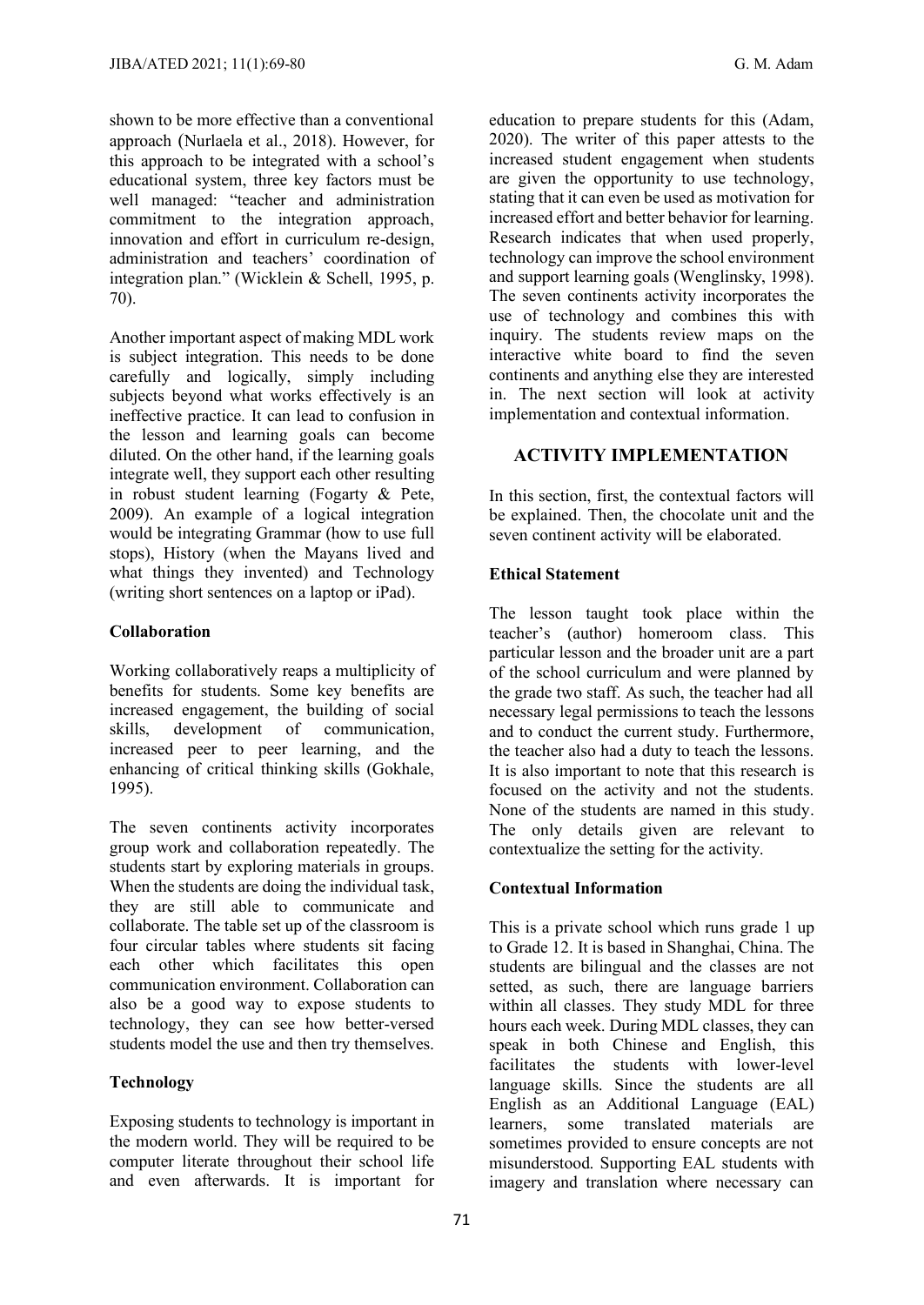help reduce the barriers these students may face (Adam, 2020).

The classrooms are well equipped and the students have access to technology such as iPads and computers if needed. Classrooms also come equipped with interactive boards. Classes are 24 students in total and they sit in groups of six. This is to facilitate collaboration and group work; it also increases the ease of communication for the students.

There is one teacher present in lessons. There is access to teaching assistants but these are usually reserved for classes with students who have additional needs.

#### **Curriculum Standards**

The school uses the Shanghai National Curriculum (SNC) and incorporates some aspects of the International Primary Curriculum (IPC) to enhance the learning. The IPC is a thematic learning curriculum. Integrating this with the SNC makes the use of inquiry for learning a logical step. The activity this study is based on sets the stage for future lessons in this topic "Chocolate". Later on, in the topic, the students will be learning about which countries and continents are the primary Grower, Producer, and Consumer countries in regards to chocolate as a product (Keeling, 2013).

#### **The Chocolate Unit**

The school where the author works and this research took place, has used an MDL approach for its five years of existence and all teachers and administration are on board with this. Furthermore, the lessons taught are developed and improved year on year. As such, the activity itself is a constant work in progress, gradually being developed each year. The topic "Chocolate" will be used for 11 weeks and covers aspects of the following subjects:

- History The topic covers aspects of the Mayans such as their living set up, when they were around and some of their inventions, like drinking chocolate.
- Geography The topic covers the seven continents, some of the countries in these areas, what the climate is like in these regions and what this climate does

to these regions, like Antarctica being cold and snowy.

- English There is a lot of key language that is picked up during this module, such as habitat. Students also have opportunities to do write-ups and practice literacy skills. They also have plenty of practice in regards to communication due to the heavy teamworking aspect.
- Collaboration This is a fundamental skill which is developed repeatedly throughout this topic, each lesson should integrate some aspect of this discipline and give students opportunity to develop it.
- Technology Learning new technological skills is integrated into many of the MDL lessons throughout the whole year, not just during this particular module. Examples include looking at and understanding E-Maps and Learning how to use QR codes.
- Natural Science Habitats around the world, what animals live there, and how they survive is integrated later on in this unit.

The seven continents activity sets the foundations for these topics to be properly integrated later on. This is done by opening the students mind to the whole globe and introducing them to technology in the classroom. This activity is one of the foundational aspects of this module, once the students have learnt about the continents in the world, they learn about the equator, different weather in different regions, the growing of cacao beans, import and export, fair trade, the history of chocolate including information on the Mayans and much more. It is an 11-week module which covers a lot and is cumulative, so the students need to be interested and have to learn the fundamentals. Most of the lessons within this topic require collaboration.

## **The Seven Continents Activity**

The purpose of this activity was for students to be able to create their own map of the world using the seven continents. The integrated learning goals were: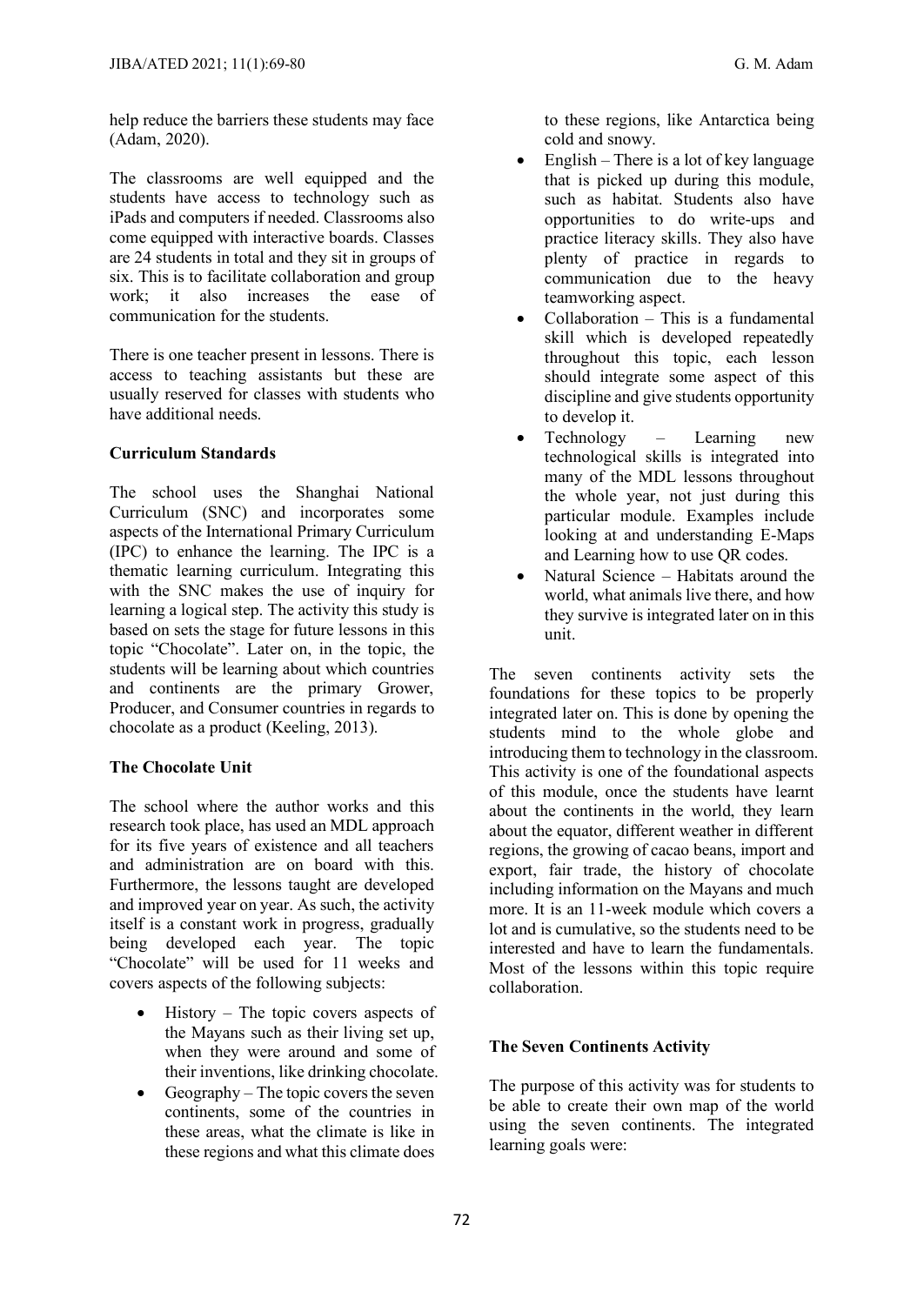- for students to learn what the seven continents are, this falls under the subject of geography,
- for students to be able to use them conversationally in English, this falls under conversational English,
- for students to develop their collaborative teamworking skills whilst exploring authentic materials, this is the development of social and collaborative skills,
- for students to be able to use an electronic map, this falls under the subject technology,
- and, for more advanced students to be pushed to further integrate English skills, specifically writing, and then to share this with their peers.

It is a part of the aforementioned topic "Chocolate" which is being used to meet the Shanghai National Curriculum learning goals. Integrating subjects is a process that must be done carefully, needlessly trying to incorporate an additional subject beyond what fits well is poor practice (Fogarty & Pete, 2009).

#### *Materials Needed*

The students will need pencils, real handheld maps, an electronic map up on the interactive white board, scissors, glue, worksheet 1 (Appendix 1), worksheet 2 (Appendix 2), whiteboards, and markers. The teacher may choose to use iPads if they are available and time permits.

## *Step One: Whole Class Map Exploration*

The lesson is started with the question: "What are the seven continents and where are they in the world?" This is the question the students need to answer.

The students' attention is grabbed by hiding the authentic world maps behind the teacher's back and saying: "Who knows what these are?" The teacher can slightly peep the maps out from behind their back to get the students interested and excited about reviewing them.

During this step, the students explore authentic materials to see what they can find out. They are encouraged to ask questions and find the answers using the maps. This inquiry phase is done collaboratively using both physical maps and an electronic map on the interactive board. Photograph 1 shows a student looking at the interactive board map. Whilst students took turns to explore the electronic map, their group were giving advice and asking questions. This helped guide them to use the technology and show them where they are in the world. Many students wondered about where their city is located in the world map. It would be possible to let them do this phase using iPads too if they are available. The teacher of this class chose not to use iPads as it would have taken up slightly too much time with this particular class. Using iPads would be an example of deepening students' technology skills. One of the integrated subjects in this activity is technology, whether students learn how to review maps on an interactive white board or iPad, they should be exposed to this as it is one of the disciplines integrated.

This step should take around 10 minutes and students should be encouraged to engage in discussion about anything they can see or are interested in. The questions used in this circumstance were: "What countries are in what continents?" and "Which continents are big or small?" This is fundamentally an inquiry process. The students are trying to answer the question by investigating the map resources. The process of investigation of these authentic resources and the attempt to answer the questions used is where students are being inquisitive, they are doing this themselves, there is no teacher teaching them the answer to these questions, they are finding out these questions themselves.



**Photograph 1.** A Student Looking at the Interactive White Board Map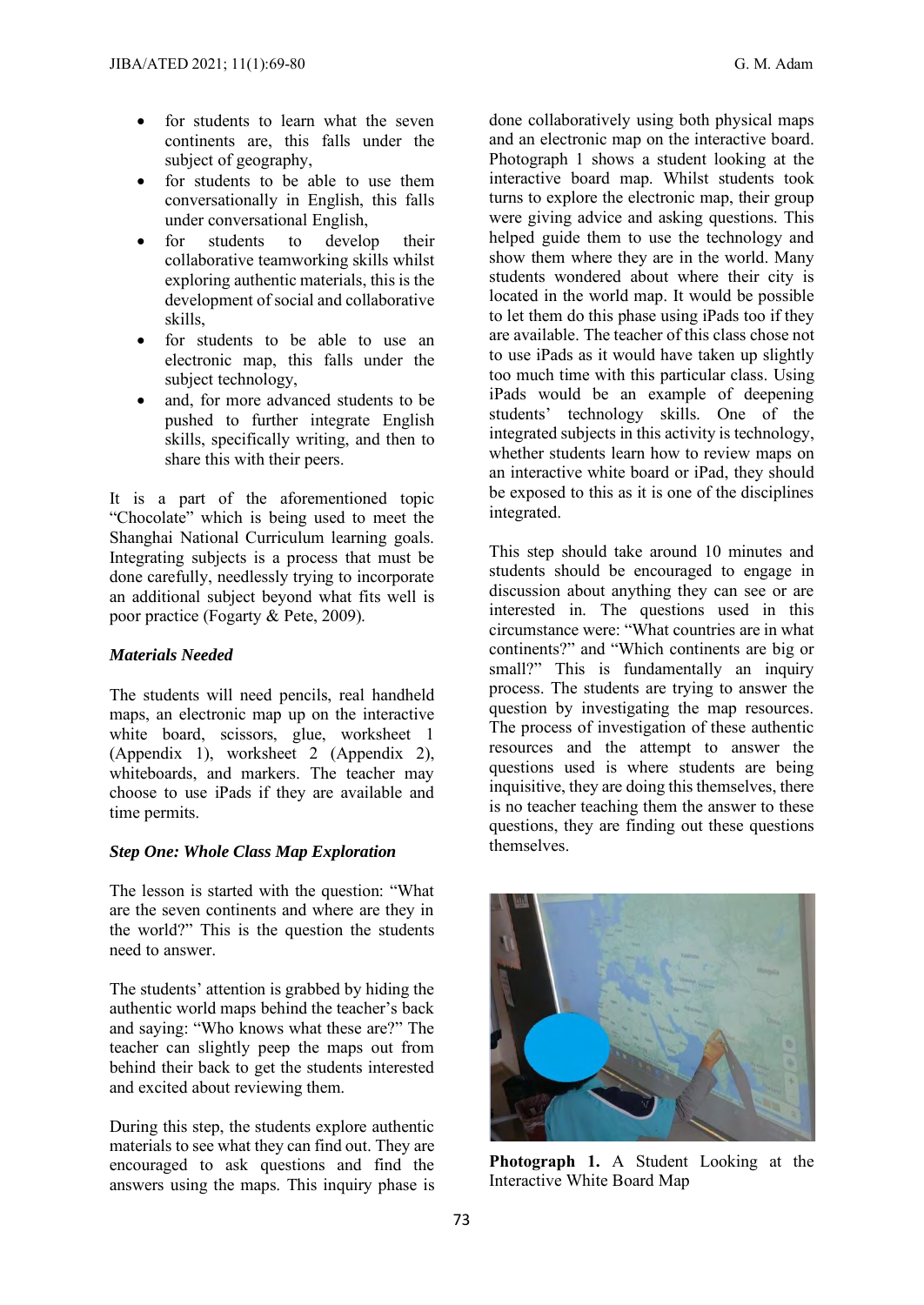It is important to note, students should be encouraged to find out the proper pronunciation of the seven continents, they can ask the teacher for this, and then to use this language conversationally with their peers. The teacher can motivate this using proximity praise or their usual reward system.

The teacher of the class spoke to five students asking if they enjoyed this part of the lesson, all of them gave positive feedback, one comment was: "It was really fun because I got to look at the maps and talk about them with my friends."

#### *Step Two: Groups Map Labeling*

Labelling maps is done on individual worksheets but students are collaborating to do this with their whole table (six people). They are told that they should speak with each other and use the maps to demonstrate an answer to the initial question: "Where are the seven continents in the world?" The teacher monitors this activity and questions students when they make mistakes. If many students are making mistakes, it is clear that some more support is needed, e.g., more specific questions such as "Where is Africa?" are posed to the students. Worksheet 1 (see Appendix 1) is the worksheet used. This should only take five minutes. The students can still review maps at this point, they are able to continue investigating and inquiring into the authentic and electronic maps. This stage itself is therefore a follow up of inquiry and investigation that the students lead themselves and attempt to answer the initial question mentioned in this paragraph.

#### *Step Three: Create Your Own Map*

Students will need two worksheets (see Appendix 2), scissors, and glue. They will need a blank world map and the seven continents ready to be cut out. They need to cut out the seven continents and stick them on their blank world maps. This step tests whether the inquiry they have undergone has manifested in content memorization and understanding. It shows if they can remember the location of the seven continents and create their own maps using them. Essentially, this shows whether the guided inquiry successfully taught the students the content. This is done individually. This stage should take the students around 10 minutes.

Some of the students placed Africa and Asia in the wrong place at first, presumably due to the words being similar length and both starting with the same letter. The students who did this realized their maps did not look right and changed the placement to where they should be. When questioned as to how they figured this out, one student said: "Asia is bigger so it made my map look wrong when it was where Africa was." Photograph 2 shows a map that a student has created.



**Photograph 2.** An Example of a Created Map

#### *Step Four: Differentiation by Outcome*

This is an extension for students who are fast finishers. The students who do this need to create their own sentences based on their maps. The teacher can provide some simple sentence starters or tell the students to write what they think and found out. Photograph 3 shows how a student has added these sentences to the top of the worksheet with the extra time that he had. The sentences in the picture say: "Brazil is in South America, Mexico is in North America, China is in Asia, France is in Europe."



**Photograph 3.** An Example of Work with Added Sentences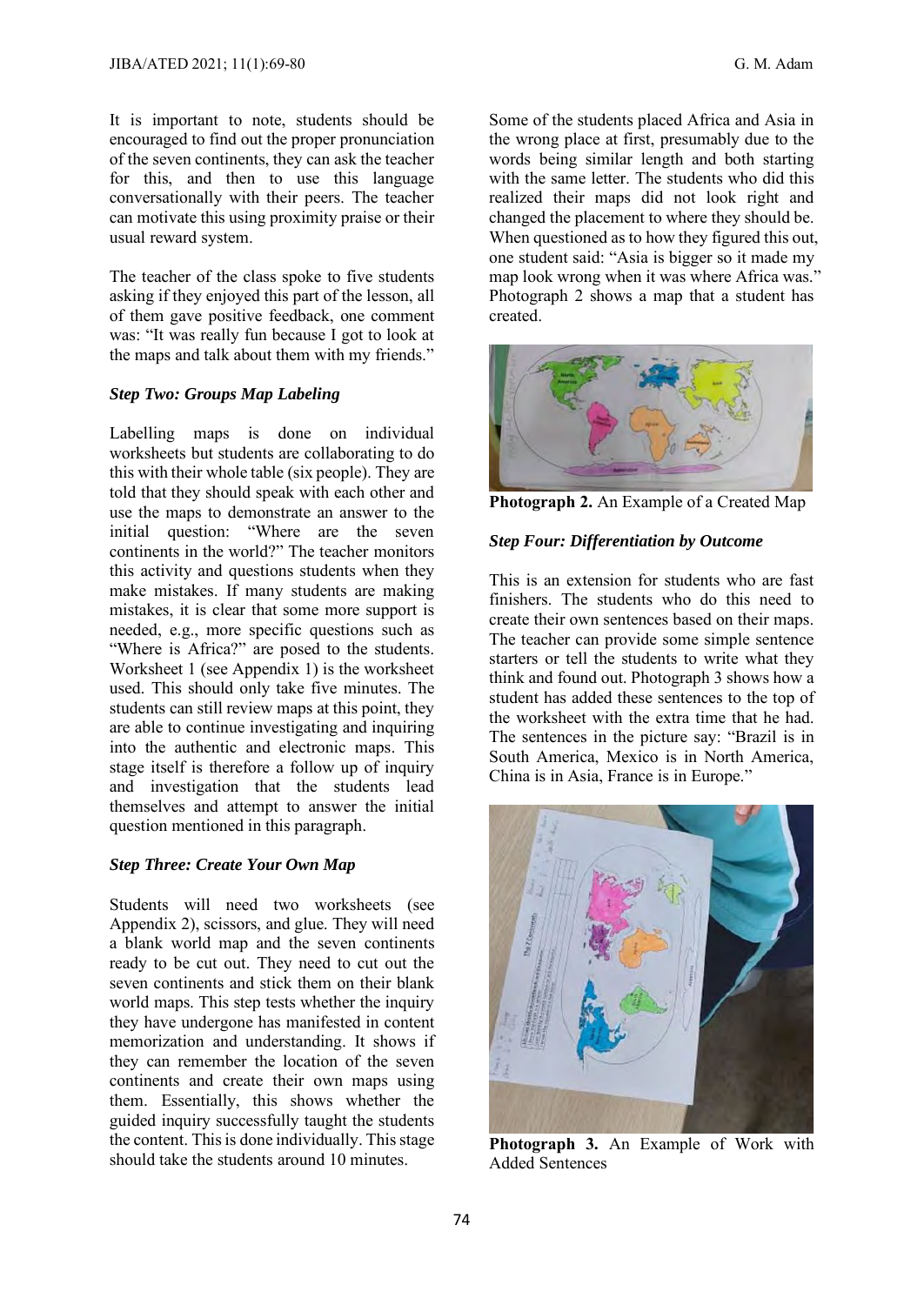The sentences written were based on what they could remember from reviewing the maps. This extension further pushes more firmly on the integration of geography and English writing. To ensure all students get some benefit from this extra link of subjects, the ones who did the writing, read their sentences to the class at the end of the activity. Allowing students to benefit from the extended learning goals that fast finishers can achieve is one way of ensuring additional disciplines that are integrated are in at least some way available to all in the class.

#### *Step Five: Assessment as Learning*

The teacher puts up an image of the completed worksheet on the interactive white board. Students can look at this and can mark their own work out of 7 points. They get 1 point for each continent they have put in the correct place. Below is a table that shows the results from the lesson this was taught in. Every student met the learning goal. This should take around 5 minutes.

|  | <b>Table 1. Student Success Rates</b> |
|--|---------------------------------------|
|--|---------------------------------------|

| Student                                    | Continents in  | Continents in    |
|--------------------------------------------|----------------|------------------|
| Number                                     | the Right      | the Wrong        |
|                                            | Place          | Place            |
| $\mathbf 1$                                | 7              | $\boldsymbol{0}$ |
| $\overline{\mathbf{c}}$                    | 7              | $\boldsymbol{0}$ |
| $\begin{array}{c} 3 \\ 4 \\ 5 \end{array}$ | 7              | $\boldsymbol{0}$ |
|                                            | 7              | $\boldsymbol{0}$ |
|                                            | $\overline{7}$ | $\boldsymbol{0}$ |
| 6                                          | $\overline{7}$ | $\boldsymbol{0}$ |
| 7                                          | 7              | $\boldsymbol{0}$ |
| 8                                          | $\overline{7}$ | $\boldsymbol{0}$ |
| 9                                          | $\overline{7}$ | $\boldsymbol{0}$ |
| 10                                         | $\overline{7}$ | $\boldsymbol{0}$ |
| 11                                         | 7              | $\boldsymbol{0}$ |
| 12                                         | 7              | $\boldsymbol{0}$ |
| 13                                         | 7              | $\boldsymbol{0}$ |
| 14                                         | $\overline{7}$ | $\boldsymbol{0}$ |
| 15                                         | $\overline{7}$ | $\boldsymbol{0}$ |
| 16                                         | 7              | $\boldsymbol{0}$ |
| 17                                         | $\overline{7}$ | $\boldsymbol{0}$ |
| 18                                         | $\overline{7}$ | $\boldsymbol{0}$ |
| 19                                         | 7              | $\boldsymbol{0}$ |
| 20                                         | 7              | $\boldsymbol{0}$ |
| 21                                         | $\overline{7}$ | $\boldsymbol{0}$ |
| 22                                         | $\overline{7}$ | $\boldsymbol{0}$ |
| 23                                         | $\overline{7}$ | $\boldsymbol{0}$ |
| 24                                         | 7              | $\boldsymbol{0}$ |

It is important to note that through this reflective stage, students were able to make slight adjustments to make the distances between their continents. The students were discussing their maps in their groups, asking and answering questions like: "How far apart are your North and South America continents?" Having this *Assessment as Learning* stage allows the students to consolidate their learning (Dann, 2012).

## *Step Six: Plenary Concept Check*

This phase is a simple activity wrap up. It acts somewhat as a summative assessment for this activity. The two questions to be asked are as follows:

- 1. How many continents are there?
- 2. Are they all the same size?

To ensure students are not just saying what they hear their friends say, the teacher can provide whiteboards and markers for them to write their answers on and then show all at the same time. Once a question has been asked and answered, the tables can have a minute to discuss their answers; this boosts the communicative aspect of the activity and gives the students an opportunity for peer-to-peer learning should they have any incorrect answers.

In this particular study, all of the students answered the questions correctly. This further backs up guided inquiry as a method of education. The following section concludes this study based on the findings and literature reviewed.

## **CONCLUSIONS and SUGGESTIONS**

The inquiry approach is a successful method of teaching concrete and observable concepts to primary level learners. All of the students in the class learned the lesson content and were able to create their own maps. The teacher reports the learning atmosphere was engaging and as a result, there was no misbehavior to be noted. From the five students consulted randomly, all of them gave positive feedback. A limitation to be noted is this is a one-off study done with only one class, however, the teacher noted that there are some non-inquiry-based lessons where the students do not all meet the learning goals. So, there can be some level of assumption that this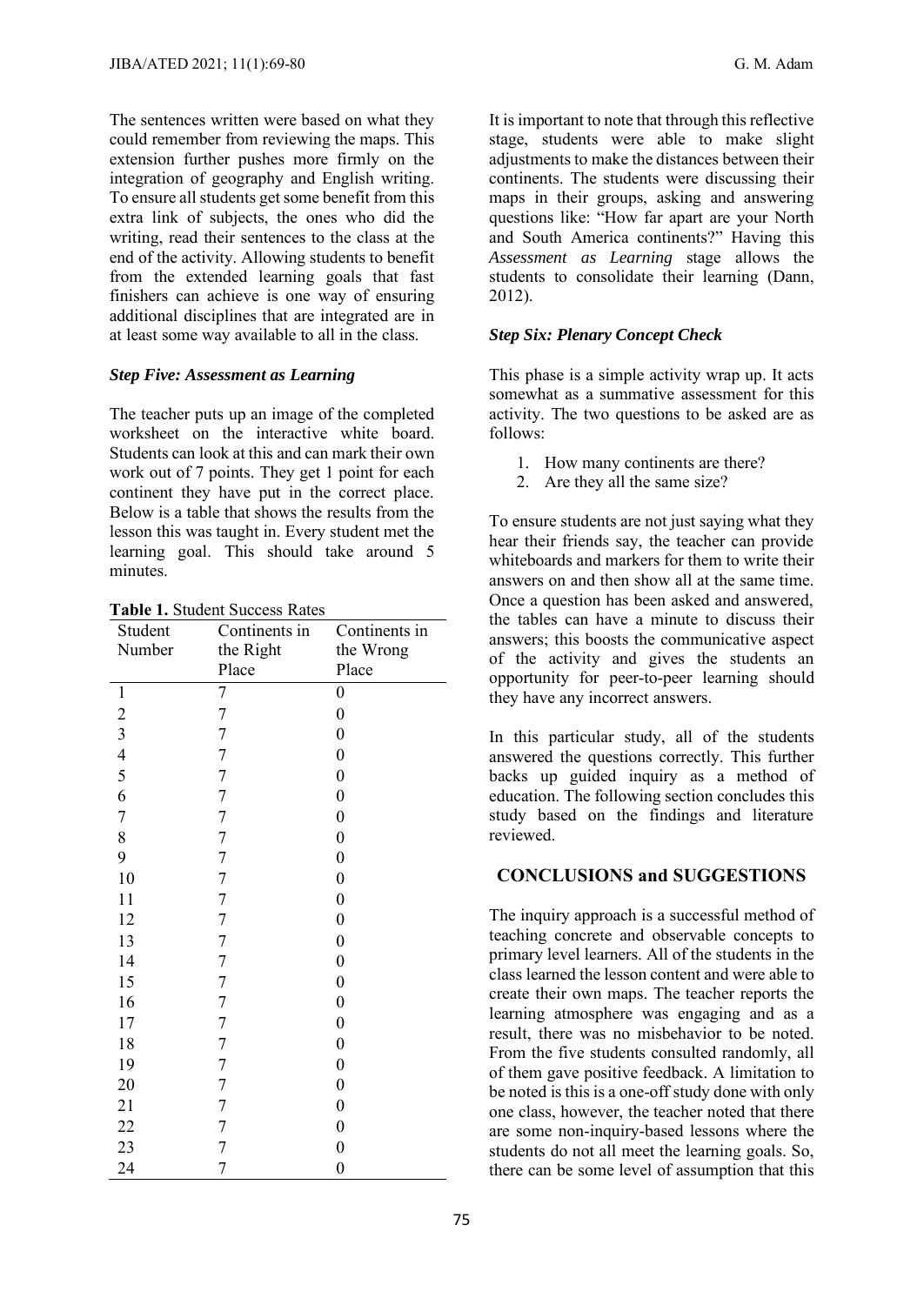#### approach is superior.

Research mentioned in the Inquiry-Based Learning section of this study indicate that the inquiry approach is as effective or more effective than other methods and that it supports student achievement (Abdi, 2014). This research supports this notion and backs it up with 100% of the students meeting the learning goals and answering the wrap-up plenary correctly. These results also indicate that the student-centered approach works as the lesson, learning, and inquiry was led by the students, as was the assessment. All of the information the students learned was through their own exploration and inquiry. Research in the same section also shows that the inquiry approach, if overused, negatively impacts achievement (Teig et al., 2018). This paper does not refute this research but it is noted that these students have failed to meet some learning goals in noninquiry-based lessons.

As an overall conclusion, this paper contributes to the field of inquiry-based learning by backing up the idea that guided inquiry is a successful method of teaching grade 2 students when geared towards concrete observable concepts. The writer of this paper does however state:

Whilst this paper backs this up, I would not apply only one method of education within the classroom, there are a multiplicity of

## **REFERENCES**

- Abdi, A. (2014). The effect of inquiry-based learning method on students' academic achievement in science course. *Universal Journal of Educational Research, 2*(1), 37-41.
- Adam, G. (2020). A critical evaluation of an EAL intervention put in place to prepare weaker EAL students for the motivation and language required at the primary stage recommendations for improvement are provided. *International Journal of Advanced Research, 8*(3), 684-694. doi: 10.21474/ijar01/10680
- Adam, G. (2020). The purpose of education. *International Journal of Advanced Research, 8*(1), 983-985. doi: 10.21474/ijar01/10391

learners who learn in very different ways, variety is the spice of life, mix things up and try to plan lessons that support all of the students in your class.

To close this study off, some suggestions are provided from the author. The area of suggestion would be on the Assessment as Learning stage of the lesson. Whilst the current implementation did work and was successful, the students were self-assessing based on a completed version of their worksheet. This could have been made more authentic by having the students assess their own work based on the authentic maps. A second recommendation would have been to have the students write the name of the continents on themselves; this would be time dependent though. A final recommendation is to ask students to write one interesting fact about each continent as an assignment. This would encourage further inquiry and integration of language arts.

- Colburn, A. (2000). An inquiry primer. *Science Scope, 23*(6), 42-44.
- Coppersmith, S. A. & Song, K. H. (2017). Integrating primary sources, artifacts, and museum visits into the primary years program inquiry curriculum in an international baccalaureate elementary setting. *Journal of Social Studies Education Research, 8*(3), 24-49. https://eric.ed.gov/?id=EJ1162284
- Covell, K., McNeil, J. K., & Howe, R. B. (2009). Reducing teacher burnout by increasing student engagement: A children's rights approach. *School Psychology International, 30*(3), 282-290.
- Dann, R. (2012). *Promoting assessment as learning: Improving the learning process*. Routledge.
- Fogarty, R. J., & Pete, B. M. (2009). *How to integrate the curricula.* Corwin Press.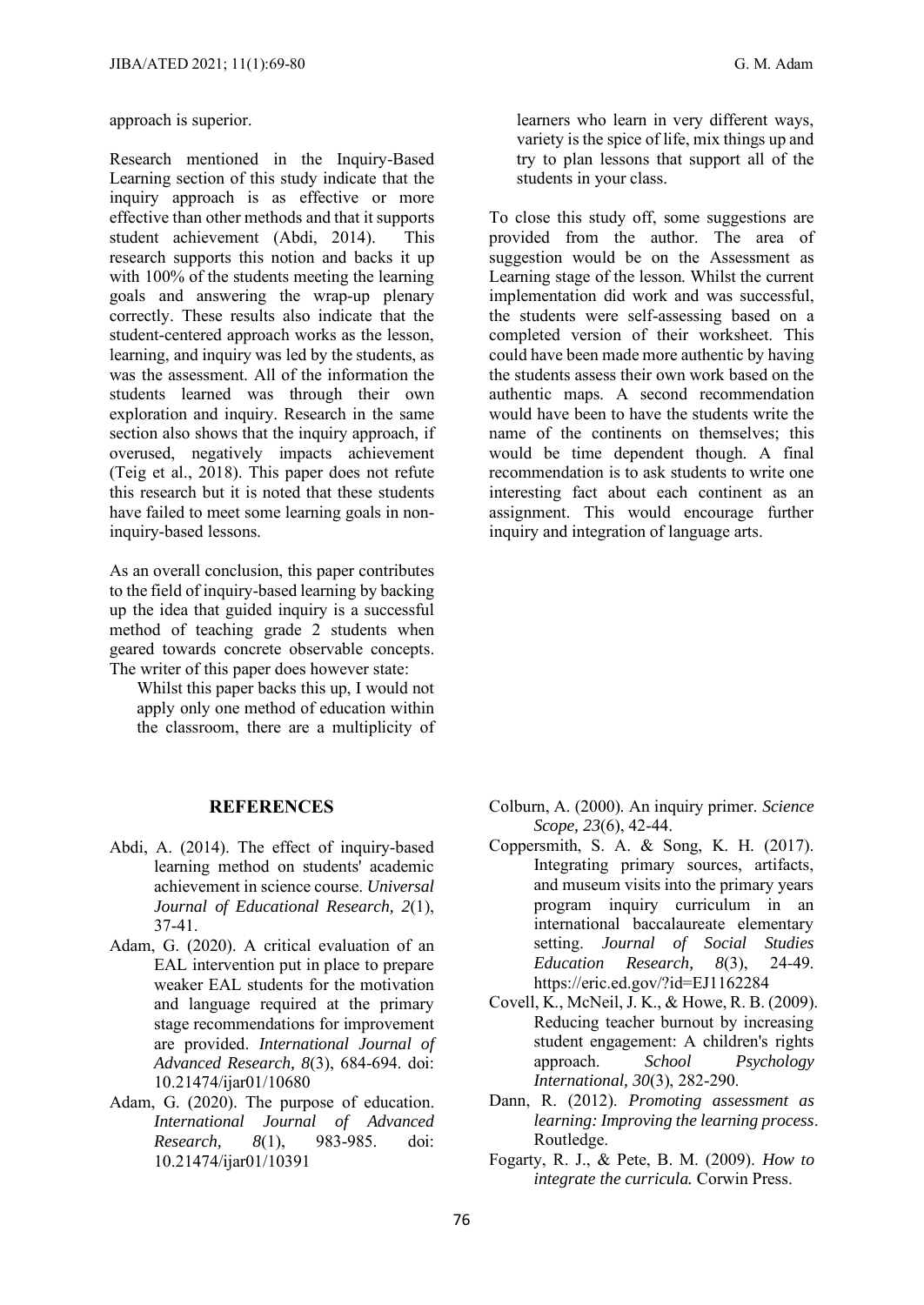- Gokhale, A. A. (1995). Collaborative Learning Enhances Critical Thinking. *Journal of Technology Education*, *7*(1), 22-30. https://doi.org/10.21061/jte.v7i1.a.2
- Keeling, A. (2013). *Learning with the international primary curriculum.* Retrieved November 22, 2020, from [https://theindependent.sg/learning-with](https://theindependent.sg/learning-with-the-international-primary-curriculum/)[the-international-primary-curriculum/](https://theindependent.sg/learning-with-the-international-primary-curriculum/)
- Nurlaela, L., Samani, M., Asto, I. G. P., & Wibawa, S. C. (2018). The effect of thematic learning model, learning style, and reading ability on the students' learning outcomes. *IOP Conference Series: Materials Science and Engineering, 296*, 012039. https://doi.org/10.1088/1757- 899X/296/1/012039
- Smallhorn, M., Young, J., Hunter, N., & da Silva, K. B. (2015). Inquiry-based learning to improve student engagement in a large first year topic. *Student Success, 6*(2), 65-72.
- Sotáková, I., Ganajová, M., & Babincáková, M. (2020). Inquiry-based science education as a revision strategy. *Journal of Baltic Science Education, 19*(3), 499-513.
- Teig, N., Scherer, R., & Nilsen, T. (2018). More isn't always better: The curvilinear relationship between inquiry-based teaching and student achievement in science. *Learning and Instruction, 56*, 20-29.
- Wicklein, R. C., & Schell, J. W. (1995). Case studies of multidisciplinary approaches to integrating mathematics, science and technology education. *Journal of Technology Education, 6*(2), 59-76.

#### **Citation Information**

Adam, G. M. (2021). A multi-disciplinary and inquiry-based learning activity: The seven continents. *Journal of Inquiry Based Activities, 11*(1), 69-80. https://www.ated.info.tr/ojs-3.2.1- 3/index.php/ated/issue/view/21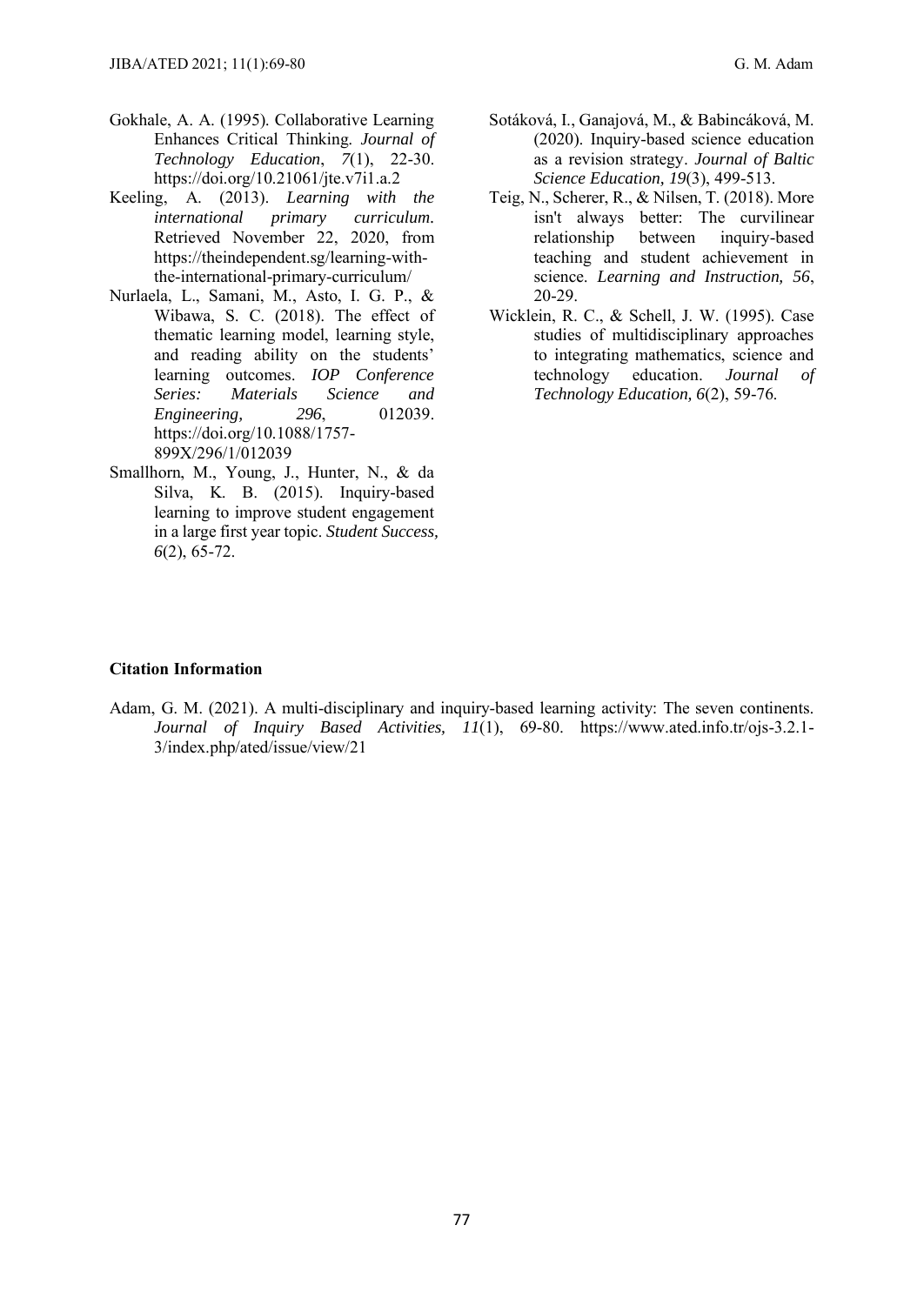# Appendix 1

# Worksheet 1: Label the Map

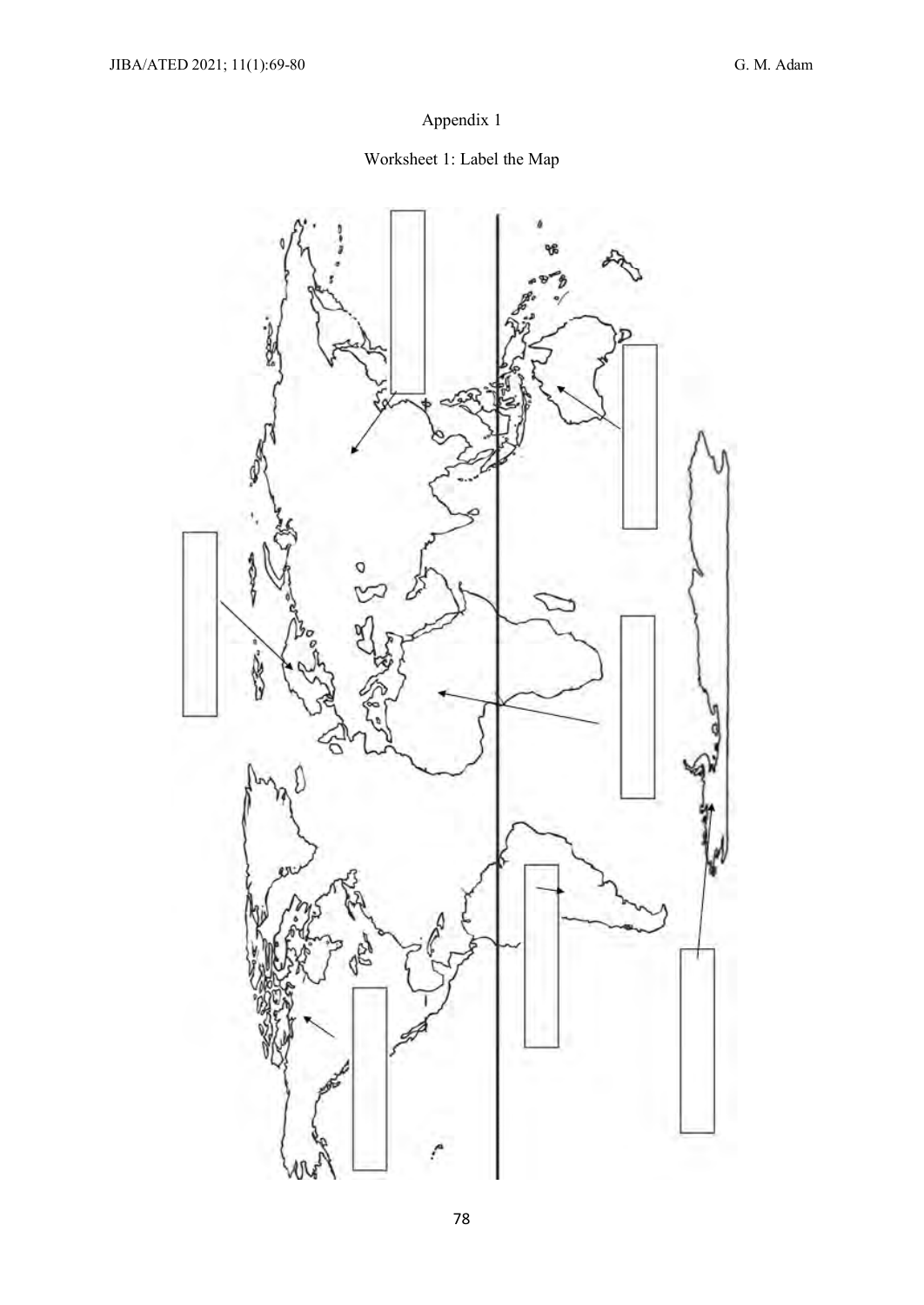Appendix 2

Worksheet 2: Create Your Own Map